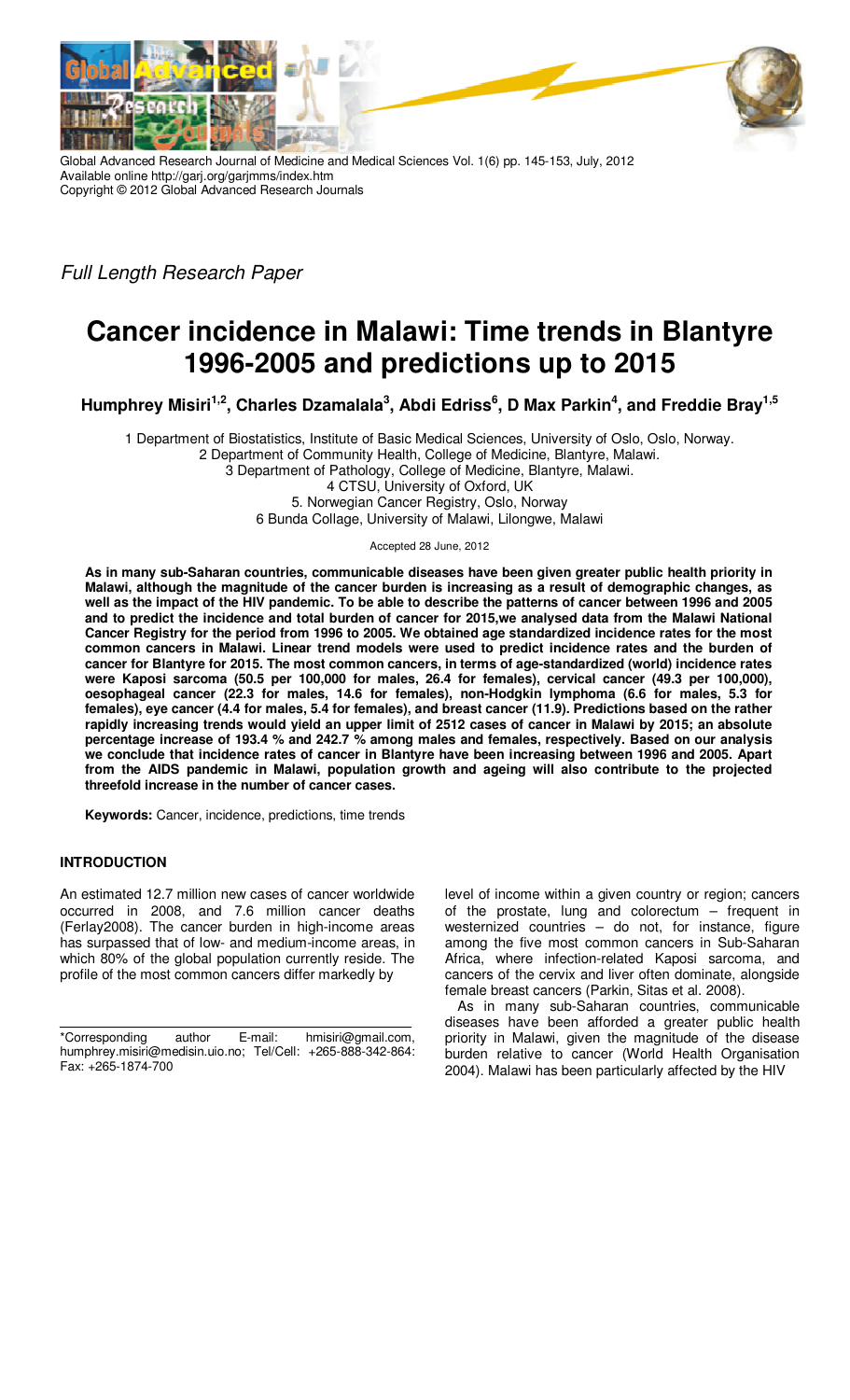pandemic, with the prevalence of infection in adults aged between 15 and 49 years in Blantyre city estimated to be 22.3% in 2004 (National Statistical Office of Malawi 2005), the highest prevalence in the country; the national prevalence of HIV in Malawi was estimated at approximately 12% circa 2007 (National Aids approximately 12% circa Commission of Malawi 2008).

However, it is clear that non-communicable diseases, including cancer, will become an increasing burden on health services in Malawi, as in other low and middle income countries (Samb 2010). Knowledge of the cancer profile in Malawi can be derived from the Malawi Cancer Registry, which, although recording data from various parts of the country, has aimed at complete population coverage of the Blantyre District (urban and rural divisions). The first report covered the first five years of registration (1994-8) (Banda, Parkin et al. 2001), while more recent results (2000-2001) have been published in Parkin et al (2003) (Parkin 2003). The profile of childhood cancer was reported by Mukiibi et al (1995) (Mukiibi1995) and Banda & Liomba (1999) (Banda 1999). There was a relatively high incidence of Kaposi sarcoma, as well as cancers of the oesophagus and cervix uteri, with more modest rates of prostate, breast and bladder cancer, as well as non-Hodgkin lymphomas.

The current report provides an update of the incidence to 2005, with the aim of describing and interpreting the incidence trends in the urban population of Blantyre within the last decade (1996-2005). We focus on the major types of cancer observed in the Blantyre population: Kaposi sarcoma, non-Hodgkin lymphoma, eye and oesophageal cancer, as well as cancers of the breast and cervix in women. Based on these trends, we predict the future cancer burden up to 2015; such information is valuable in planning cancer services and deciding on the allocation of finite resources to prevention, treatment and palliative care, as well as providing a baseline against which the success of interventions can be measured.

# **MATERIALS AND METHODS**

The Malawi National Cancer registry was established in 1989, and became population-based for the Blantyre District (Urban and Rural), in 1993. Registration is carried out by a programme of regular visits by cancer registrars to all hospitals (government and private) in the District, with data recorded on cases of cancer from hospital records departments and clinical services, where cases might have been diagnosed or treated. There is no comprehensive system of death registrations in Malawi, and thus death certificates are not used as a source of information. Cancer diagnoses are coded according to the International Classification of Disease for Oncology (ICD-O). The CANREG system provided by IARC is used for the recording of cases; this includes checks at data entry for potential duplicates as well as for impossible or unlikely codes or combinations of codes,

and provides automatic code conversions to ICD-10.

Incidence data were extracted from the registry database by cancer site (coded using ICD-10), sex and age group (ages 0-14, 15-24, 25-34,35-44, 45-54, 55 and over) and year of registration (1996-2005). Censuses were carried out in 1998 and 2008. The population of Blantyre District (urban and rural) was 809,397 in 1998 and slightly more than 1 million in 2008 (National Statistical Office of Malawi). The data extracted and analysed in this paper are restricted to this population, with residential status defined as persons who have lived in Blantyre for at least six months (Banda, Parkin et al. 2001). About 10% of registrations are incomplete due to missing ages.

Data on the underlying population-at-risk came from two sources. Population estimates for Blantyre for 1996 to 1997 and 1999 to 2005 were estimated via linear interpolation (Gerald 1984) using census data for the years 1987 (National Statistical Office of Malawi) ,1998 (National Statistical Office of Malawi) and 2008, whereas more recent population data for 2000 and 2015 were available by sex and age from the tables of national population projections for 2009-2030 produced by the National Statistical Office of Malawi (NSO) (National Statistical Office of Malawi).

Trend analysis was restricted to the most frequent cancer types observed in Blantyre over the 10-year period. Annual age-specific and age-standardised incidence (world) rates (ASR) for 1996-2005 were calculated, where applicable, by sex for Kaposi sarcoma (ICD-10 C46), cancer of the eye (ICD-10 C69), non-<br>Hodgkin lymphomas (ICD-10 C82-C85, C96), Hodgkin lymphomas (ICD-10 C82-C85, C96), oesophageal cancer (ICD-10 C15), female breast (C50) and cervix cancer (ICD-10 C53). Of the 372 eye cancers, 75% were squamous cell carcinomas of the conjunctiva and 20% retinoblastomas). We also ascertained a residual group comprising "all other cancers combined" (see footnote, Table 1) to enable the prediction of the total cancer burden in 2010 and 2015. The all-ages ASR has been corrected for cases of unknown age by multiplying by T/K, where T is the total number of cancerand sex-specific cases and K is the corresponding number for which age is known.

The study used time-linear models (Hakulinen and Dyba 1994; Dyba 1997; Dyba and Hakulinen 2000; Dyba and Hakulinen 2008) to predict cancer incidence for 2015 by extrapolating linear trends seen in the recent past, with the base of prediction set at 1996-2005. In the models, the number of cases of cancer in each age-sex group were assumed to have a Poisson distribution (Dyba and Hakulinen 2000). Incorporated in the prediction methods are specific models suitable for increasing and decreasing trends. As a priori analyses indicated increasing trends for the major cancer types in Malawi, we chose the following candidate models that avoided the prospect of an exponential explosion in incidence (Model1) and positive estimate of age standardised rate (Model2):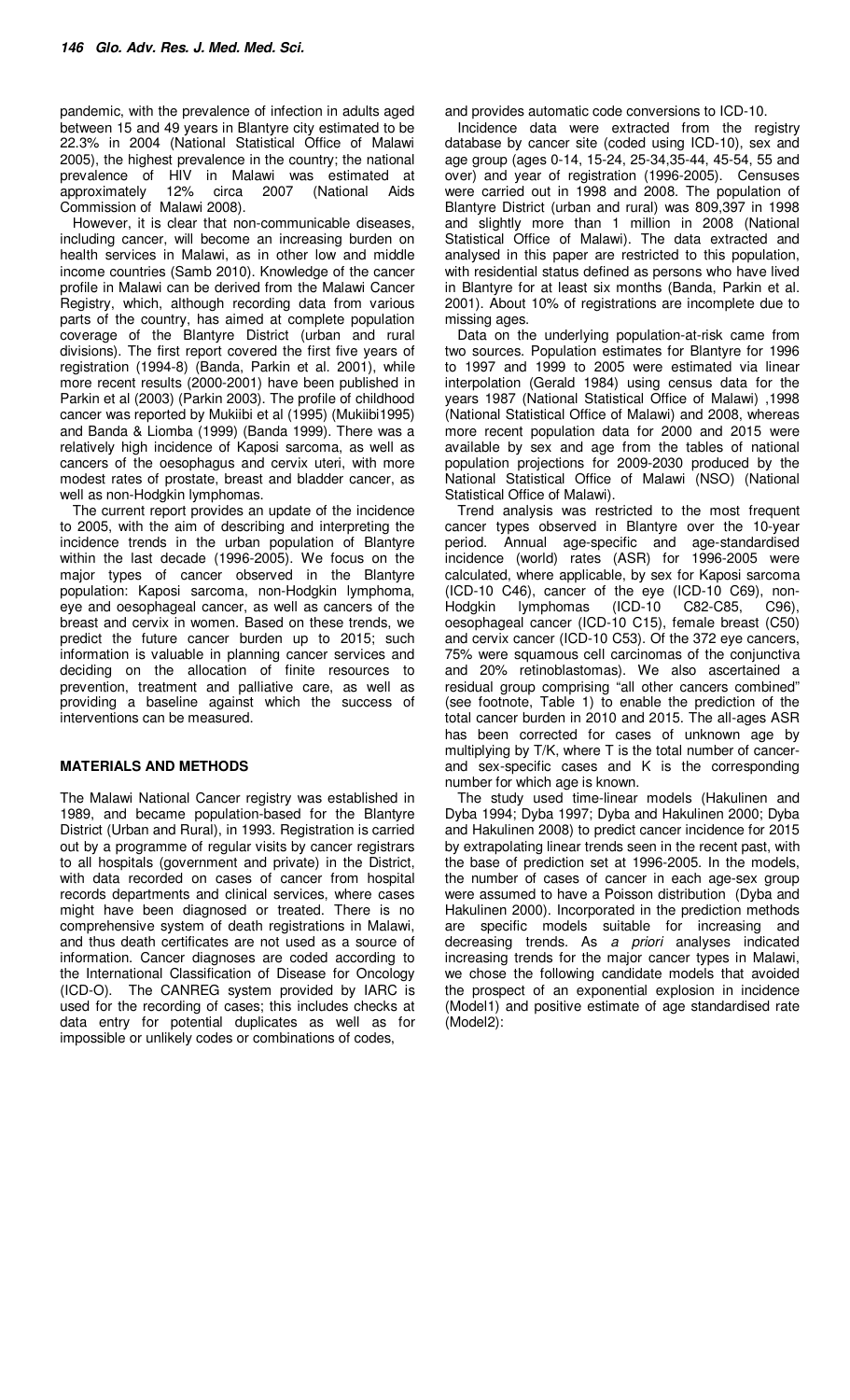#### Blantyre, 1996-2005



Figure 1. The Population Pyramids of Blantyre District<br>Left Panel: Mean annual population for 1996-2005



 $c_{it}$  is the number of cases of cancer in age group i and year t

 $n_{it}$  is the number of people (pyr) in age group i and year t 1  $\lceil$ *c*

 $\overline{\phantom{a}}$  $\boxed{n_{it}}$  $\mathbf{r}$ *it E* is the expected value of incidence in age

# group i and year t

 $\alpha$ <sub>i</sub> is the intercept parameter - baseline incidence for age group i.

 $\beta_{\scriptscriptstyle i}$  is the slope parameter for age group i

 $\beta$  is a common parameter for all age groups

For most combinations of age, sex and cancer site, Model 1 was chosen, because the larger number of parameters gave a better fit. In some cases, however, Model 1 could not be localized due to data limitations, and then Model 2 was fitted instead. Model 2 was fitted for Kaposi sarcoma in women.

The fitted models were used to estimate predicted incidence rates for 2015. These incidence rates were then multiplied by the population forecasts for Blantyre to yield the corresponding number of predicted cancer cases.

To quantify the changes in the annual number of new cases of cancer in 2015 from the mean annual number Blantyre, 2015



Right Panel: Projected population for 2015

observed 1996-2005, the approach by Møller et al (2002) (Moller, Fekjaer et al. 2002) was adopted, with the net differences partitioned into changing risk of cancer and changing age structure and population size.

## **RESULTS**

#### **Population projections**

The average and projected age-specific population pyramids for 1996-2005 and 2015 are displayed in Figure 1 in the left and right panel respectively.

The average population in 1996-2005 and population projection for 2000 estimated at 858,049 and 848442 respectively are projected to increase to 1,283,333. The population forecast for 2015 indicates that there will be 51% more inhabitants in Malawi than during the period 1996-2005 and 2000. Furthermore, the mean projected number of people aged 50 years or over in 2015 is forecasted to be 51% greater than the estimated population 1996-2005.

## **Age standardised incidence estimates (1996-2005)**

A mean annual number of 791 cases of cancer were diagnosed 1996-2005 in Blantyre (Table 1), with a slight majority of these occurring in men (51.8%). Almost half of the male cancers were Kaposi sarcoma (ASR 54.1, comprising 47.9% of all male cancer cases), with oesophageal cancer (ASR 21.5, 10.5%), non-Hodgkin lymphoma (ASR 7.0, 7.3%) and eye cancer (ASR 4.7, 4.4%) the next three most frequent cancers among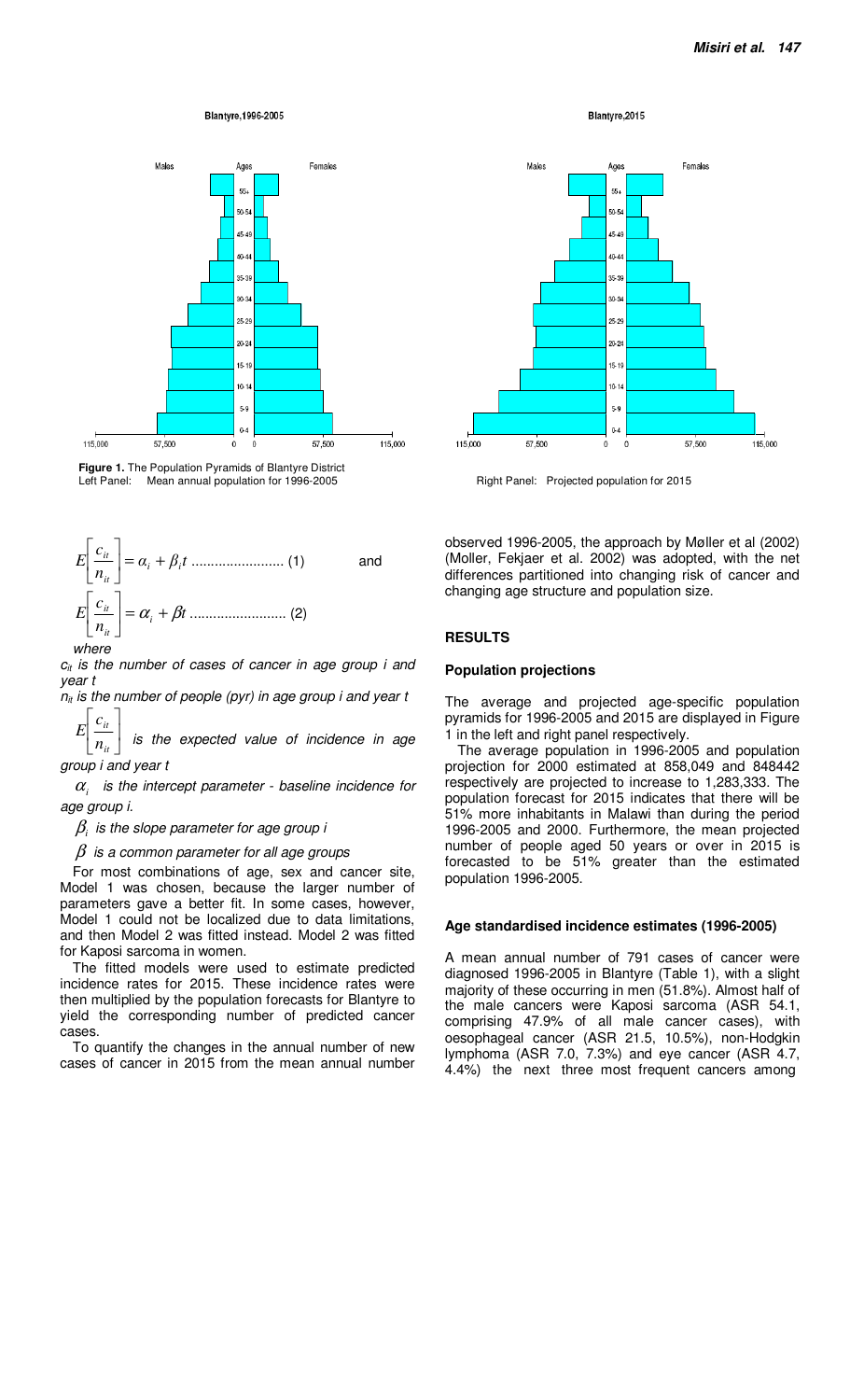**Table 1.** Mean annual number of cases and age standardised rates (ASR) by sex group for selected sites for Blantyre (1996- 2005)

| <b>Site</b>          | ICD <sub>10</sub> | Mean annual number<br>of cases1996-2005 | %     | ASR(World) | Morphological<br>verification (%) |
|----------------------|-------------------|-----------------------------------------|-------|------------|-----------------------------------|
|                      |                   |                                         |       |            |                                   |
| <b>Males</b>         |                   |                                         |       |            |                                   |
| Oesophagus           | C <sub>15</sub>   | 43                                      | 11.0  | 21.5       | 18.5                              |
| Kaposi sarcoma       | C46               | 196                                     | 48.0  | 54.1       | 10.6                              |
| Eye                  | C69               | 18                                      | 4.4   | 4.6        | 79.0                              |
| Non-Hodgkin lymphoma | C82-85, C96       | 30                                      | 7.3   | 7.0        | 66.6                              |
| Other cancers#       |                   | 123                                     | 30.0  | 56.7       | 55.7                              |
| All cancers          |                   | 410                                     | 100.0 | 143.0      | 32.0                              |
| Females              |                   |                                         |       |            |                                   |
| Oesophagus           | C <sub>15</sub>   | 24                                      | 6.3   | 13.4       | 12.4                              |
| Kaposi sarcoma       | C46               | 98                                      | 26.0  | 27.8       | 12.6                              |
| <b>Breast</b>        | C50               | 23                                      | 6.0   | 11.4       | 67.4                              |
| Cervix uteri         | C <sub>53</sub>   | 103                                     | 27.0  | 47.6       | 51.6                              |
| Eye                  | C69               | 20                                      | 5.2   | 5.7        | 82.1                              |
| Non-Hodgkin lymphoma | C82-85, C96       | 21                                      | 5.5   | 5.4        | 68.8                              |
| Other cancers#       |                   | 93                                      | 24.0  | 42.7       | 66.5                              |
| All cancers          |                   | 382                                     | 100.0 | 152.8      | 46.2                              |

**#Other cancers comprise** Oral cavity (ICD-10 C00-08), Nasopharynx (ICD-10 C11), Other pharynx(ICD-10 C09-10,C12-C13), Stomach(ICD-10 C16),Colon and rectum (ICD-10 C18-21),Lliver (ICD-10 C22),Bronchus and lung (ICD-10 C33-34),Skin melanoma (ICD-10 C43),Other skin cancers (ICD-10 C44),Ovary (ICD-10 C56),Male breast cancer(ICD-10 C50),Other female genital cancers (ICD-10 C51-52,C57), Penis (ICD-10 C60),Prostate (ICD-10 C61),Bladder (ICD-10 C67),Thyroid (ICD-10 C73) ,<br>Hodgkin's disease (ICD-10 C81),Leukaemia (ICD-10 C91-95) and a residual of other neoplasms whose ICD10 code<br>follows:ICD10-C14,ICD10-C90,ICD10-C22-C26,C30-34,C40-44,C17-C45, ICD10-C47-C49, ICD10-C62-C66,ICD10-C71follows:ICD10-C14,ICD10-C90,ICD10-C22-C26,C30-34,C40-44,C17-C45, C72,C74-C77,ICD10-C80

## Malawian men.

All other cancer forms in combination constituted the remaining 30.1% of the male cancer burden over the 10 year period. The male: female ratio of the five cancer types diagnosed in both men and women indicated the preponderance of cancers in men, including Kaposi sarcoma (M:F ratio of 2.0), oesophageal cancer (1.8), non-Hodgkin lymphoma (1.4) and other cancer forms (1.3); eye cancer was the exception, with a M:F ratio of 0.9.

In women, over half of all diagnosed cancer cases in Malawi were either cervical cancer (ASR 47.6, constituting 27.0% of female cancer cases) or Kaposi sarcoma (ASR 27.8 per 100,000, 25.7%). Eye cancer (ASR 5.7, 5.2%), non-Hodgkin lymphoma (ASR 5.4, 5.5%), oesophageal cancer (ASR 13.3, 6.3%), and breast cancer (ASR 11.3, 6.0%) were the next four most frequent types of female cancers observed, and the six neoplasms explained over two-thirds of the total female cancer burden.

The basis of diagnosis of 36% and 42% of cancers in men and women respectively was morphological verification (MV). Most of cancers of the eye, breast and NHL were diagnosed using cytological or histological examination of tissue. Just a small proportion of Kaposi sarcoma and oesophageal cancer in both genders were diagnosed by cytology or histology.

#### **Incidence trends**

Age-specific incidence rates for Kaposi sarcoma, breast, oesophageal, cervical and eye cancer, as well as other cancers combined are shown in Figure 2.

For Kaposi sarcoma and cancer of the eye, incidence rates are greatest in the age group 35-44 in both sexes. For oesophageal cancer (men and women), breast (women) and cervical cancer (women) and other cancers (men and women), the incidence rates continue to rise with increasing age.

The age-standardised rates of Kaposi sarcoma, non-Hodgkin lymphoma, oesophageal and eye cancers, as well as other cancers combined, and the fitted trend between 1996 and 2005, together with the predicted rates for 2015 are shown below for men and women in Figures 3 and 4 respectively. Also shown is the average rate for the period 1996-2005, projected forward to 2015 (assuming no further change).

The cancer-specific trends are generally increasing in both sexes between 1996 and 2005, although there is considerable year-on-year random variation evident in the trends. In men, incidence rates of Kaposi sarcoma, non-Hodgkin lymphoma, oesophageal and eye cancer are predicted to increase (Figure 3).

Similarly, in women incidence rates of non-Hodgkin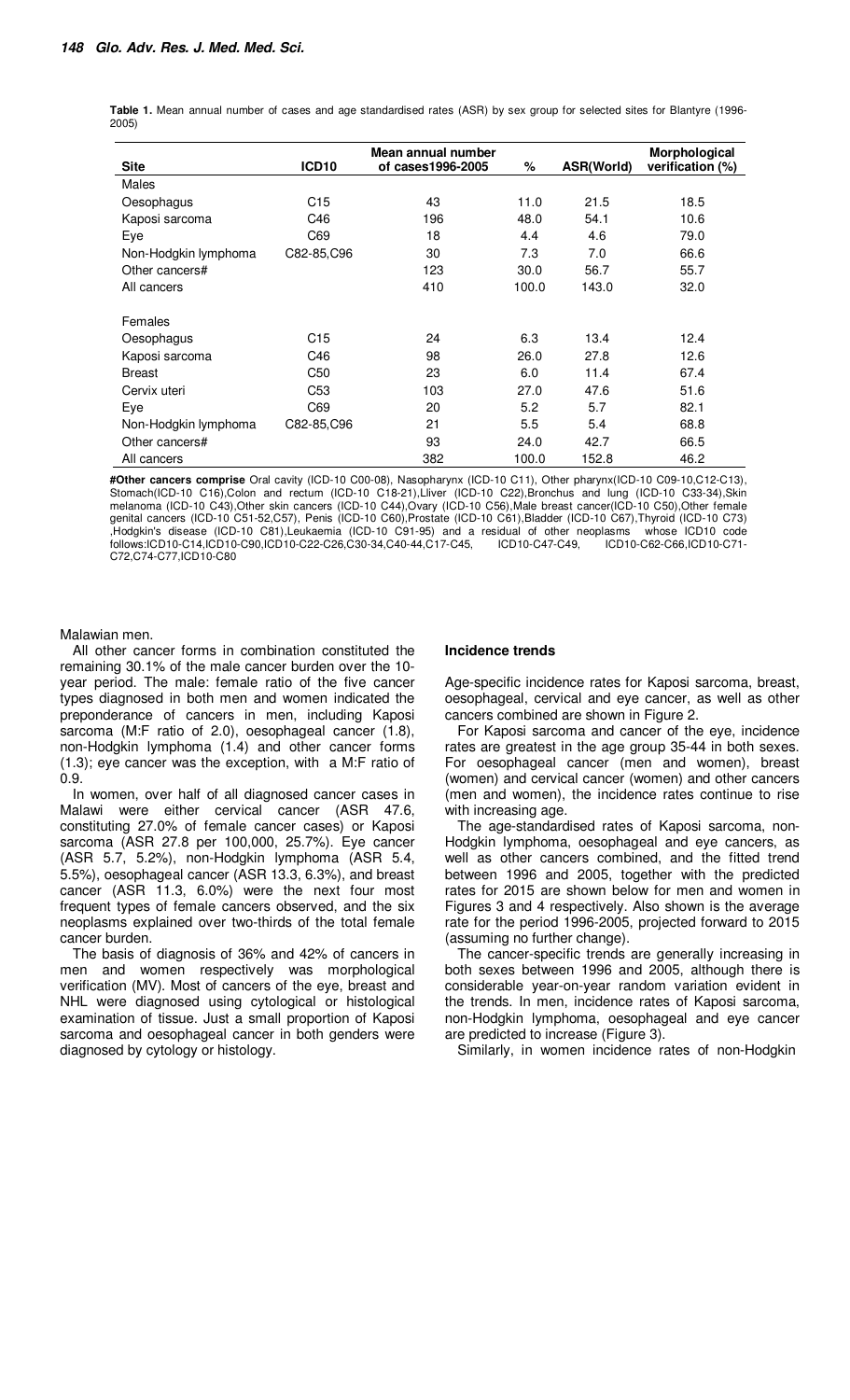

**Figure 2.** Age-specific incidence trends among males and females of Blantyre district, Malawi 1996-2005. Red line – Males; Green line- Females; Blue line - Cervical cancer; Black line - Breast cancer



**Figure 3.** Age-standardised incidence trends for Kaposi sarcoma, and cancers of the oesophagus, eye and all other cancers combined among males in Blantyre, Malawi for 1996-2005 and projections for 2015. + 2015 Projected standardized incidence rate; \* 1996-2005 Mean standardized incidence rate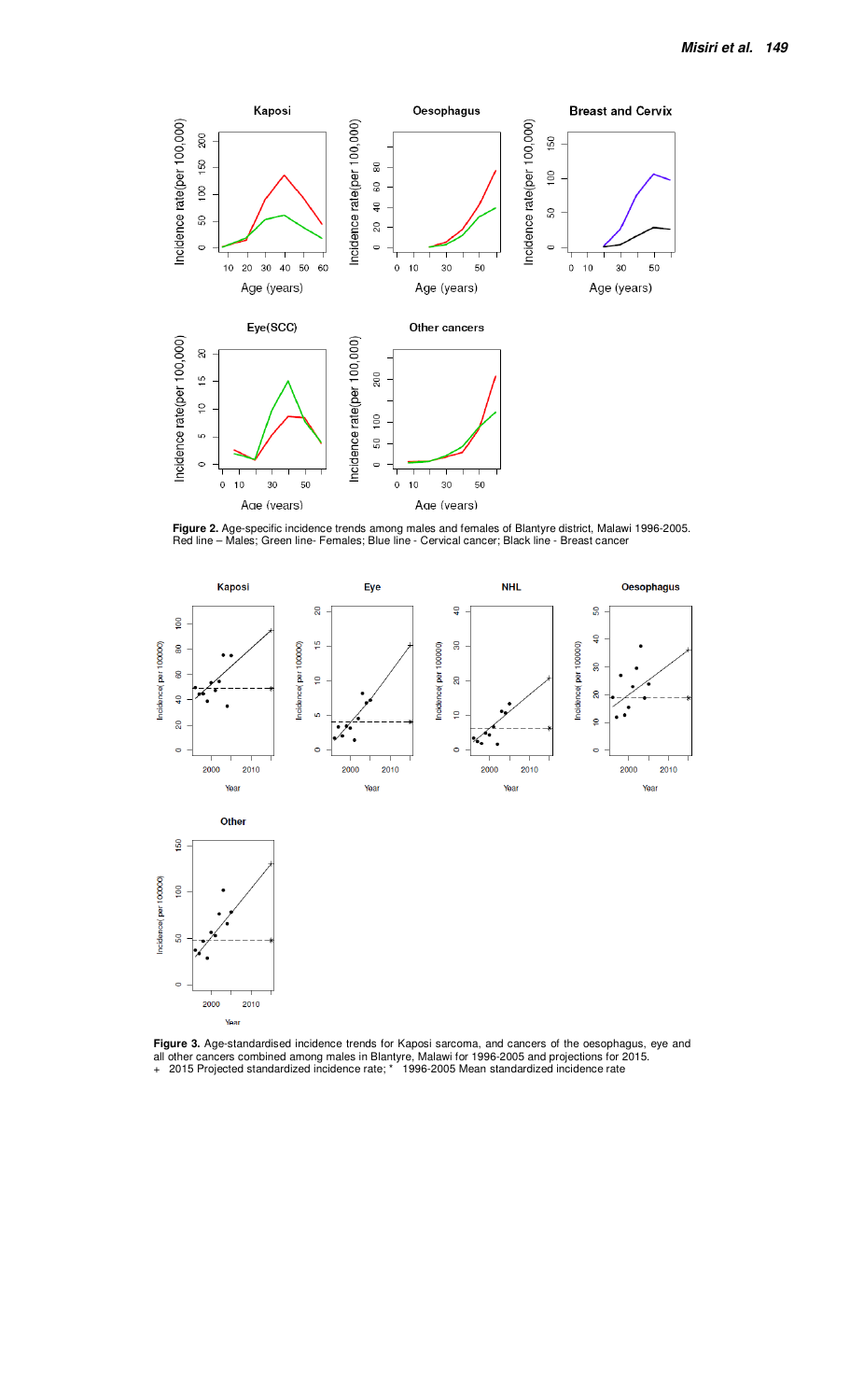

**Figure 4.** Age-adjusted incidence trends of cervical cancer, breast cancer, Kaposi sarcoma, oesophageal, eye and other cancers among females in Blantyre, Malawi for 1996-2005 and projection for 2015.<br>+ 2015 Projected standardized incidence rate; \* 1996-2005 Mean standardized incidence rate

2015 Projected standardized incidence rate; \*

The bold line is the projected trend and the dotted line is mean of ASR's of all the years from 1996 to 2005

lymphoma, oesophageal and eye cancer are predicted to increase (Figure 4). However, the age standardised incidence of Kaposi sarcoma in women is predicted to be constant up to 2015. In both sexes, the incidence rates of all other cancers are also predicted to increase. There are large year-to-year variations in the trends of the incidence rate of Kaposi sarcoma in men and other cancers. These, however, are unlikely to cause similar changes in incidence.

## **Total cancer burden prediction for 2015**

The mean annual number of male cancer cases in Blantyre for 1996-2005 was 410. If the rates observed in this decade were maintained, the numbers would increase to 618 by 2015, a 51% increase due to the

projected increase (and ageing) of the population (Table 2). From the trends-based model, an increase to 1147 cases is predicted by 2015 (Table 2); a rise of 180%.

The numbers of non-Hodgkin lymphoma, eye and other cancer cases among men are projected to have the greatest increase of over 200% between 1996-2005 and 2015.

For Kaposi sarcoma, the number of cases is projected to increase by over 120%. The smallest increase in number of cases due to risk is predicted for oesophageal cancer. The total annual number of female cases of cancer in 2015 is predicted to increase by 841 cases which is an increase of over 200%. There are large projected increases in the number of female cases of oesophageal cancer, Kaposi sarcoma, non-Hodgkin lymphoma, eye cancer, cervical, breast cancer and other cancers.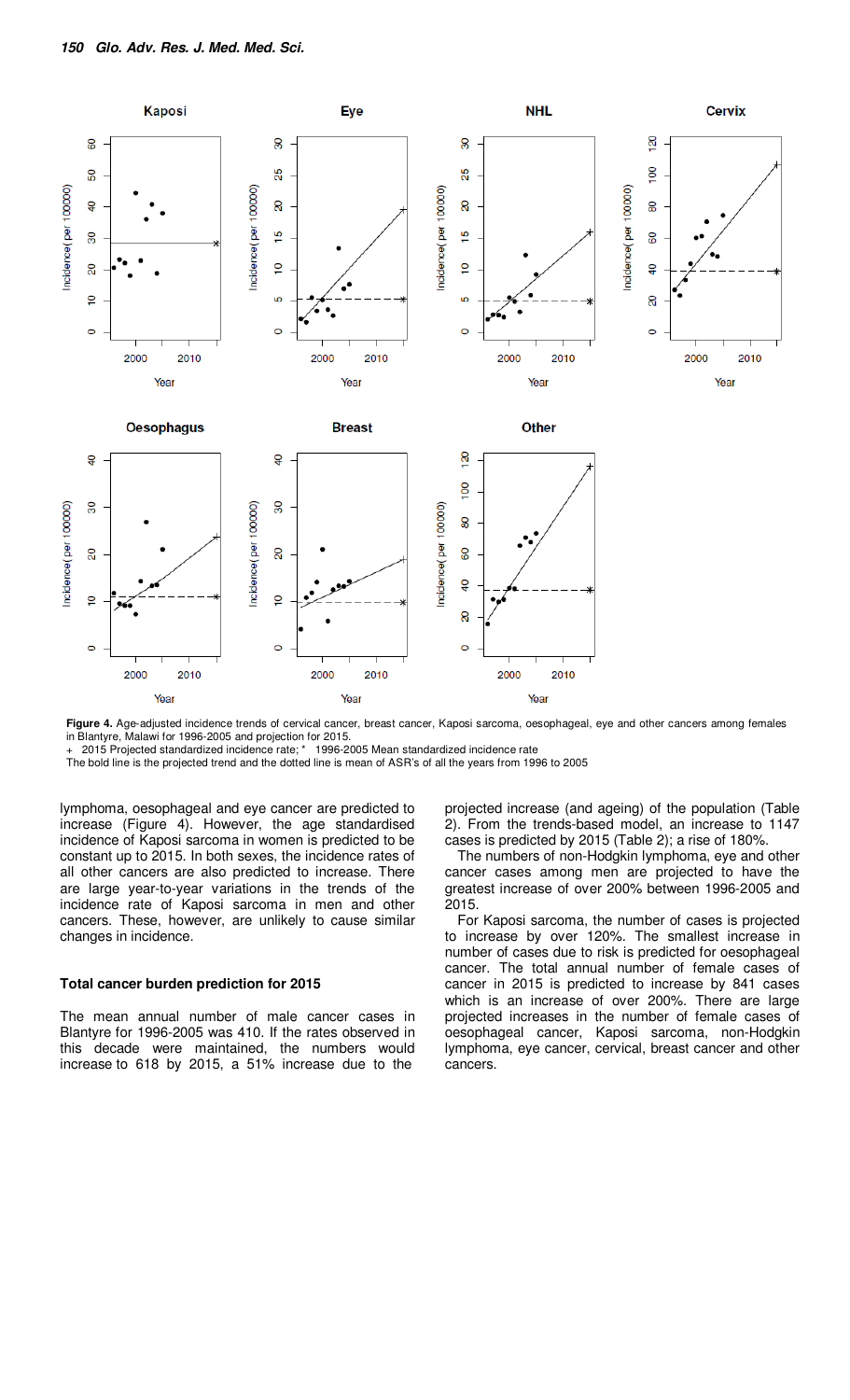**Table 2**. Percentage changes in the projected annual number of cases for 2015 relative to the mean annual number of cases for 1996-2005 in Blantyre, Malawi by sex and site.

|                      |                   | <b>OBSERVED</b><br>1996-2005<br><b>Mean</b> | <b>PREDICTED CASES 2015</b> |         |                   |       |              |         |
|----------------------|-------------------|---------------------------------------------|-----------------------------|---------|-------------------|-------|--------------|---------|
|                      |                   | annual<br>cases                             | No change in rates          |         |                   |       |              |         |
|                      |                   |                                             |                             |         | <b>Prediction</b> |       |              |         |
| <b>Site</b>          | ICD <sub>10</sub> | $N(\%)$                                     | $N(\%)$                     | %Change | $N(\%)$           | Lower | <b>Upper</b> | %Change |
| <b>Males</b>         |                   |                                             |                             |         |                   |       |              |         |
| Oesophagus           | C15               | 43(10.5)                                    | 65(10.5)                    | 51.2    | 89(7.8)           | 44    | 135          | 107.0   |
| Kaposi sarcoma       | C46               | 196(47.8)                                   | 299(48.4)                   | 52.6    | 454(39.6)         | 78    | 830          | 131.6   |
| Eye                  | C69               | 18(4.4)                                     | 27(4.4)                     | 50.0    | 76(6.6)           | 52    | 100          | 322.2   |
| Non-Hodgkin lymphoma | C82-85;C96        | 30(7.3)                                     | 46(7.4)                     | 53.3    | 145(12.6)         | 98    | 191          | 383.3   |
| Other#               |                   | 123(30.0)                                   | 181(29.3)                   | 47.2    | 383(33.4)         | 300   | 465          | 211.4   |
| Total                |                   | 410(100.0)                                  | 618(100)                    | 50.7    | 1147(100)         | 572   | 1721         | 179.8   |
| <b>Females</b>       |                   |                                             |                             |         |                   |       |              |         |
| Oesophagus           | C15               | 24(6.3)                                     | 39(6.3)                     | 62.5    | 62(5.1)           | 36    | 89           | 158.3   |
| Kaposi sarcoma       | C46               | 98(25.7)                                    | 159(25.6)                   | 62.2    | 221(18.1)         | 98    | 344          | 125.5   |
| <b>Breast</b>        | C <sub>50</sub>   | 23(6.0)                                     | 38(6.1)                     | 65.2    | 59(4.8)           | 25    | 93           | 156.5   |
| Cervix               | C <sub>53</sub>   | 103(27.0)                                   | 171(27.5)                   | 66.0    | 328(26.8)         | 245   | 411          | 218.4   |
| Eye                  | C69               | 20(5.2)                                     | 33(5.3)                     | 65.0    | 94(7.7)           | 52    | 137          | 370.0   |
| Non-Hodgkin lymphoma | C82-85;C96        | 21(5.5)                                     | 33(5.3)                     | 57.1    | 93(7.6)           | 47    | 139          | 342.9   |
| Other#               |                   | 93(24.3)                                    | 149(24)                     | 60.2    | 366(29.9)         | 307   | 426          | 293.5   |
| Total                |                   | 382(100.0)                                  | 622(100)                    | 62.8    | 1223(100)         | 810   | 1639         | 220.2   |

**#Other cancers comprise** Oral cavity (ICD-10 C00-08), Nasopharynx (ICD-10 C11), Other pharynx(ICD-10 C09-10,C12-C13), Stomach(ICD-10 C16),Colon and rectum (ICD-10 C18-21),Lliver (ICD-10 C22),Bronchus and lung (ICD-10 C33-34),Skin melanoma (ICD-10 C43),Other skin cancers (ICD-10 C44),Ovary (ICD-10 C56),Male breast cancer(ICD-10 C50),Other female genital cancers (ICD-10 C51-52,C57), Penis (ICD-10 C60),Prostate (ICD-10 C61),Bladder (ICD-10 C67),Thyroid (ICD-10 C73) ,Hodgkin's disease (ICD-10 C81),Leukaemia (ICD-10 C91-95) and a residual of other neoplasms follows:ICD10-C14,ICD10-C90,ICD10-C22-C26,C30-34,C40-44,C17-C45, ICD10-C47-C49, ICD10-C62-C66,ICD10-C71-C72,C74-C77,ICD10-C80

## **DISCUSSION**

The growth and ageing of the world population will lead to an increase in the global burden from non-communicable diseases including cancer, and the increase is projected to be particularly marked in low and middle income countries (Mathers 2006). Our analysis confirms that similar changes can be anticipated in Malawi; the shifting demographics will inevitably increase the numbers of cancer cases diagnosed each year. However, our results suggest that, over and above this effect, the increasing incidence rates will result in an even larger contribution of cancer to the disease burden, with the number of cases of cancer in 2015 predicted to be up to three times those observed on average over the study period 1996-2005.

Projections of cancer incidence rates make the implicit assumption that the trends observed in the past that are used as a prediction base (1996-2005 in this paper) are accurately measured, and that they will continue into the future, either unchanged (as in our short term predictions), or with pre-defined modifications (Bray 2006). This assumption was validated by exploratory analyses.

The observed trends in 1995-2006 include rather dramatic increases in incidence for almost all cancers considered, and it seems likely that the temporal pattern

observed is partly based on artefact, due, for example, to changes in the completeness of case ascertainment by the cancer registry in the last few years. During the decade under study there were changes to the registration methodology that would have contributed. Several new hospitals serving the catchment population were opened, and added to the case finding sources, and active search for cases was extended to all hospitals, having been confined prior to 1999 to the major teaching hospital (Queen Elizabeth Central Hospital), with reliance on passive surveillance at smaller centres. Given these uncertainties concerning the reasons for the increasing trends in the period 1996-2005, as well as the implausibly high rate of change for some cancer sites, it would be prudent to interpret the rates and number of cases based on the predicted change in incidence with extreme caution as they surely represent the upper limit of the cancer burden in 2015. Conversely, those based on stability of rates (those observed in 1996-2005) represent the lower limit of future burden circa 2015. Nevertheless population growth and ageing alone will yield an increase in cancer cases of 448 - 57% by 2015, assuming rates remain fixed. Blantyre is the commercial capital of Malawi and migration into Blantyre City is always high as people look for financial or job opportunities. Besides, the total fertility rate of Blantyre -4.3% by 2004 - is high enough to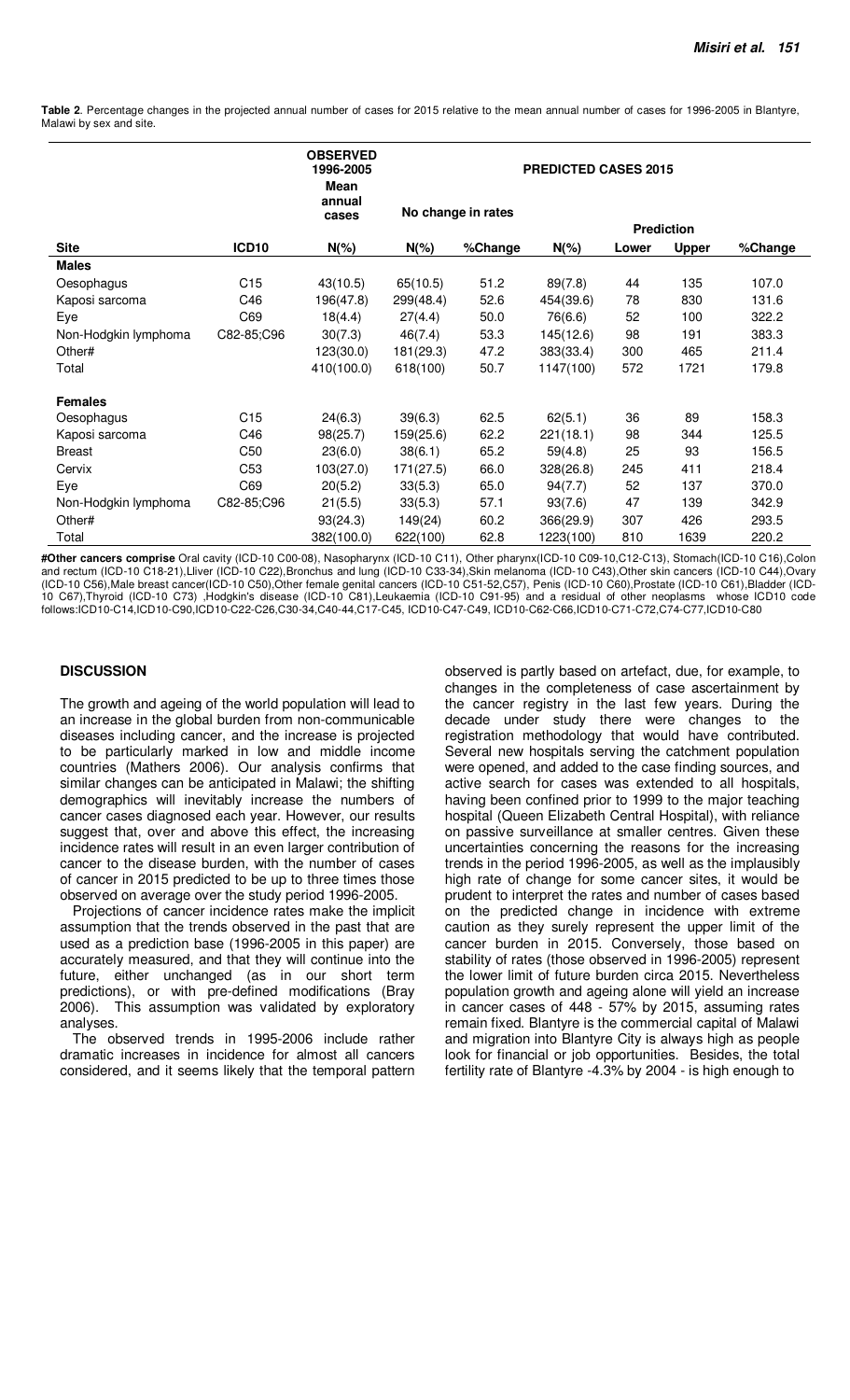lead to the projected increase in the total population in 2015.

AIDS-related cancers (Kaposi sarcoma, non-Hodgkin lymphoma and eye cancers) comprised 60% of cancers in men in 1996-2005, and 36% of cancers in women; a further 26% of female cancers were cancers of the cervix, also considered to be "AIDS-defining". While it is possible that the increases in incidence of these cancers relates to the epidemic of HIV-AIDS, it should be noted that, although the prevalence of HIV increased in the years up to 1998 (when it peaked in adults aged 15-49 at around 15% (UNAIDS 2011)), prevalence has been declining since then, to around 11% in 2009. In addition, the availability and provision of antiretroviral therapy – which suppresses manifestations of HIV and AIDS such as cancer - has increased, from almost zero circa 2004, to more than 50% of AIDS patients in 2009 (UNAIDS 2011). Similar changes in Uganda have resulted in quite marked declines in the incidence of Kaposi Sarcoma (Parkin 2010). The incidence of Kaposi sarcoma, the cancer with the strongest association with HIV, has increased at slower rate than any other of the malignancies considered, and the increasing incidence of the "other cancer" category (12-13% per year in 1996-2005), which does not include any HIV-related malignancies, also implies that HIV infection is unlikely to be the principal cause of the increase in incidence. The big increase in the projected number of cases of Kaposi sarcoma is almost entirely due to population increase and ageing, since incidence rates are projected to remain fixed.

Mlombe et al (2009) had previously noted the increasing incidence of oesophageal cancer (Mlombe 2009). The increase in the observed incidence trend of breast cancer trends during 1996-2005 is similar to that observed in Kampala, Uganda in 1991-2006 (where it was ~5% per year (23)). Risk factors for breast cancer are increasing in prevalence in the population of Malawi, for example, contraceptive use among currently married women increased from 13.0% in 1992 to 30.6% in 2000 and 32.5% by 2004 and declining fertility, although it is unlikely that these could account for such large increases in incidence.

Our analysis illustrates that cancer is already a significant health problem in Blantyre. Projections based on demographic projections, or on incorporating recent trends reveal that cancer is very likely to become a major public health issue in the coming decades. While some of the trend-based predicted increase in incidence most likely results from a changing accrual of cases over time, part of the increase in the cancer burden in Malawi probably in part the result of rising trends in several cancers common in western countries, linked to social and economic transitions and consequent changes in lifestyle. Increases in the prevalence of tobacco consumption and HIV-induced immune-suppression will also have an important effect on the risk of cancer by 2015. The forecasted population growth (due to natural means and internal migration) and ageing in Malawi will certainly mean there are more cancer patients in Blantyre in Malawi in the next decades, irrespective of the true temporal patterns. This demands that urgent

consideration be given to the orientation of preventive and curative services for cancer (and other noncommunicable diseases) in the years ahead (Samb 2010).

## **ACKNOWLEDGEMENTS**

We are very grateful to Macro International for granting us permission to use the MDHS2004 data. Humphrey Misiri acknowledges support from the Norwegian Programme for Development, Research and Education (NUFU). The study was also partially supported by funds from the Research Council of Norway through contract/grant number: 177401/V50.

#### **REFERENCES**

- Banda LT, Parkin DM, Dzamalala CP, Liomba NG (2001). Cancer incidence in Blantyre, Malawi 1994-1998. Trop Med Int Health. 6(4):296-304.
- Banda LTL, Liomba NG (1999). Malawi National Cancer Registry 1991- 1995. International Incidence of Childhood Cancer. D. M. Parkin, Kramarova, E., Draper, G.J., Masuyer, E., Michaelis, J., Neglia, J, Qureshi, S., Stiller, C.A. Lyon,France, IARC. 2: 31-34.
- Bray F, Møller B (2006). "Predicting the future burden of cancer." Nat Rev Cancer **6**(1): 63-74.
- Dyba T, Hakulinen T (2000). "Comparison of different approaches to incidence prediction based on simple interpolation techniques." Statistics in Med. **19**(13): 1741-1752.
- Dyba T, Hakulinen T (2008). "Do cancer predictions work?" Euro. J. Cancer **44**(3): 448-453.
- Dyba T, Hakulinen T, Paivarinta L (1997). "A simple non-linear model incidence prediction." Statistics in Med. **16**(20): 2297-2309.
- Ferlay J, Shin HR, Bray F, Forman D, Mathers C, Parkin D (2008). "Estimates of worldwide burden of cancer in 2008, GLOBOCAN."
- Gerald CF, Wheatley PO (1984). Applied Numerical Analysis. Taipei,Taiwan, Addison-Wesley Publishing Co.
- Hakulinen T, Dyba T (1994). "Precision of Incidence Predictions Based on Poisson Distributed Observations." Statistics in Med. **13**(15): 1513-1523.
- Mathers CD, Loncar D (2006). "Projections of Global Mortality and Burden of Disease from 2002 to 2030." PLoS Med **3**(11).
- Mlombe Y, Dzamalala C,Chisi J, Othieno-Abinya N (2009). "Oesophageal cancer and Kaposi sarcoma in Malawi: a comparative analysis." Malawi Med. J. **21**(2): 66-68.
- Møller B, Fekjaer H, Hakulinen T, Tryggvadóttir L, Storm HH, Talbäck M, Haldorsen T (2002). Prediction of cancer incidence in the Nordic countries up to the year 2020. Eur. J. Cancer Prev. 11(S1):S1-96.
- Mukiibi JM, Banda L, Liomba NG, Sungani FC, Parkin DM (1995). Spectrum of childhood cancers in Malawi 1985-1993. East Afr. Med. J. 72(1):25-29.
- National Aids Commission of Malawi (NAC) (2008). HIV and Syphilis Sero-Survey and National HIV Prevalence and AIDS Estimates Report for 2007. Lilongwe,Malawi.**:** 1-38.
- National Statistical Office of Malawi (NSO) "1998 Census Results." Retrieved 29 April 2011, from http://www.nso.malawi.net/index.php?option=com\_content&view=arti cle&id=127%3A1998-population-and-housingcensus&catid=8&Itemid=3.
- National Statistical Office of Malawi (NSO). Malawi Population and Housing Census 1987, Summary of Final Results. . Zomba, Malawi Government.
- National Statistical Office of Malawi (NSO). "Population projections for Malawi." Retrieved 29 April,2011, from http://www.nso.malawi.net/index.php?option=com\_content&view=arti
- cle&id=134%3Apopulation-projections-for-malawi&catid=8&Itemid=3. National Statistical Office of Malawi (NSO), Macro ORC (2005). Malawi Demographic Survey 2004. , NSO and ORC Macro.
- Parkin DM, Ferlay J, Hamdi-Chérif M, Sitas F, Thomas JO, Wabinga H, Whelan SJ (Ed) (2003). Cancer in Africa. . IARC Scientific Publication